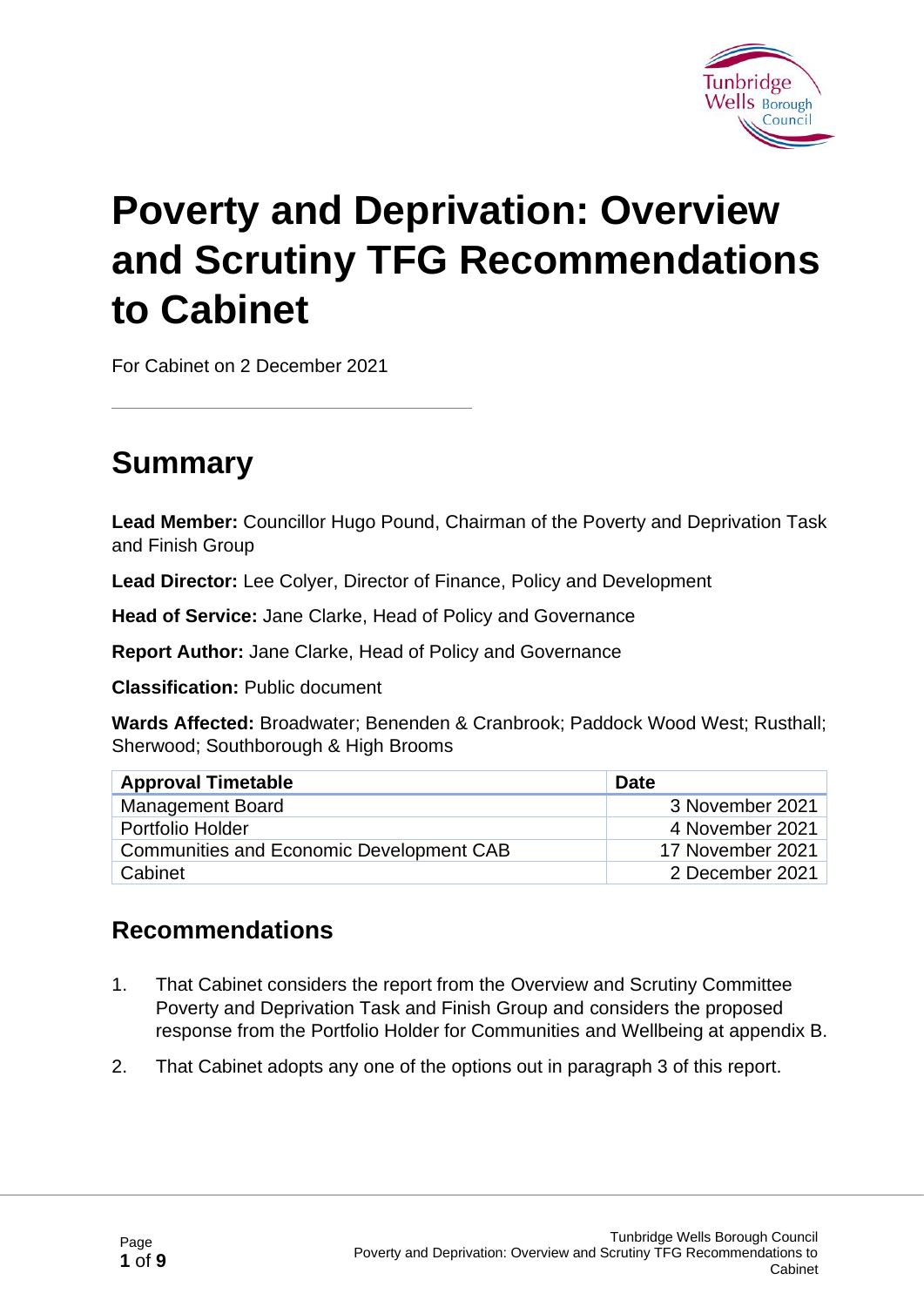

The Overview and Scrutiny Committee recommendations are:

- 1. That a senior officer be designated to co-ordinate the Council's responses across all departments for those functions whose actions have an impact on income, education & training and access to housing and services.
- 2. That the Cabinet determine and publicise metrics relating to these three elements of the Indices of Multiple Deprivation with clear accountabilities to officers for their delivery.
- 3. That the Council initiates community-based surveys, group discussions and public displays in each of the six wards listed in the original motion to ascertain our residents' expectations and needs and their ability to access services currently.
- 4. That the Working Group continues to meet and gather evidence which will lead to a discrete number of multi-agency Community Action Plans, coordinated and facilitated by TWBC in 2022.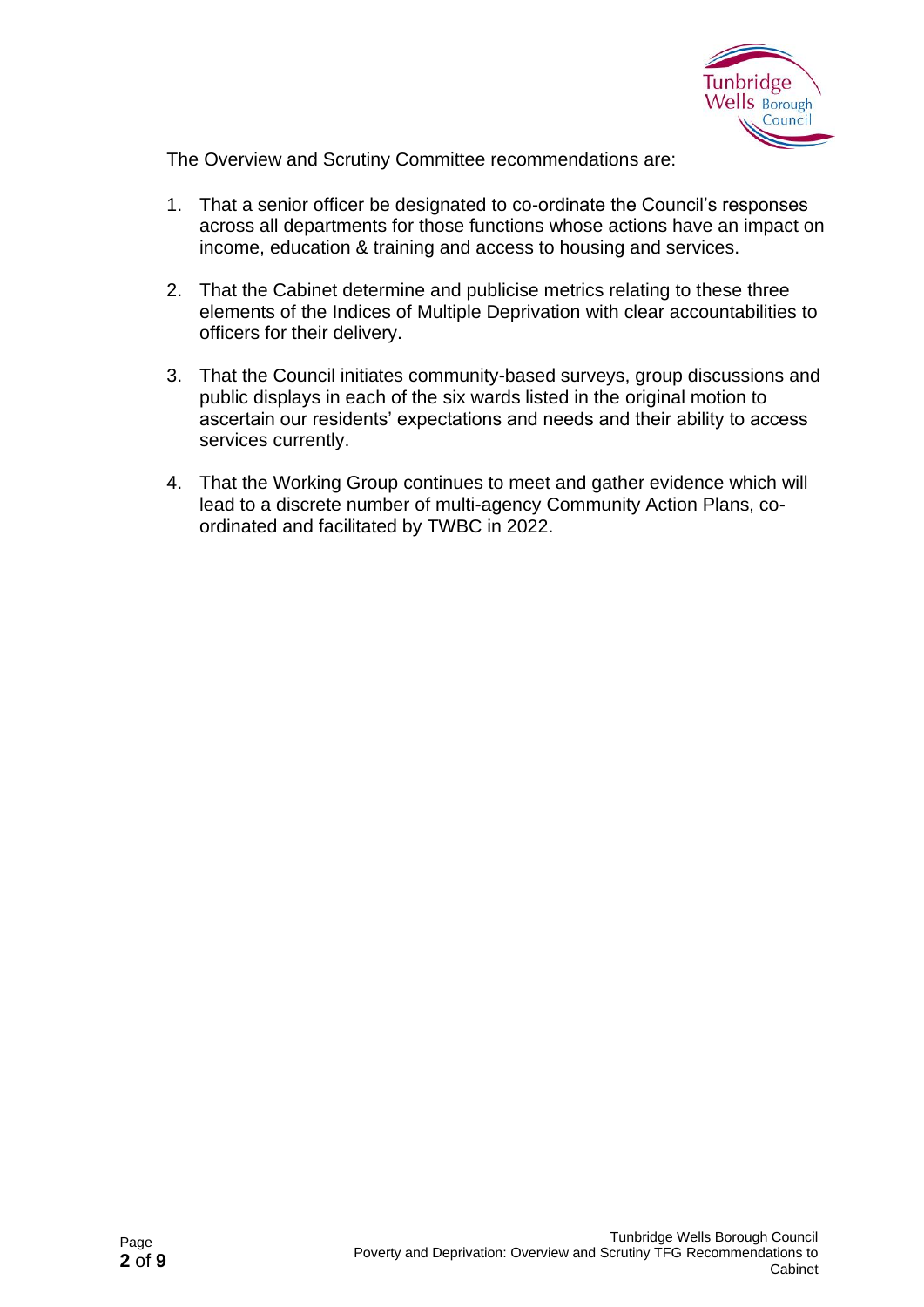## **1. Introduction and Background**

- 1.1 The Overview and Scrutiny Committee has responsibility for discharging certain functions on behalf of the Council. It is an essential part of local democracy; contributing to the development of policy and holding Cabinet to account when necessary.
- 1.2 The Committee's work should be carried out in a constructive way which aims to contribute to the delivery of efficient and effective services that meet the needs of local people. The Overview and Scrutiny Committee will at times need to challenge and question policy and service delivery however, and make constructive criticisms.
- 1.3 One of the ways in which the Committee achieves this aim is to conduct topical reviews in the form of Task and Finish Groups (TFGs). These TFGs are established for a limited period of time to investigate a specific issue, policy, project or service, and are limited in their scope by the terms of reference agreed at the main Overview and Scrutiny Committee. The TFGs draw their membership from a smaller number of Councillors from the Overview and Scrutiny Committee, but may also co-opt other Members from across the Council, representatives from other bodies delivering services within the Borough area, or local residents who have specialist knowledge in the particular area they are investigating.
- 1.4 The TFGs typically conduct desk based research initially, and/or receive presentations from Council Officers with expertise in the subject area, and then follow this up with interviews with a range of stakeholders and/or specialists who can provide a more local perspective.
- 1.5 Finally the TFG will discuss the issues and options, and form recommendations to present to the main Overview and Scrutiny Committee for discussion and potential agreement. Should the main Overview and Scrutiny Committee agree with the recommendations of the TFG, it is able to make a report to Cabinet or Full Council regarding those recommendations. It is then for Cabinet or Full Council to decide how to respond to those recommendations.
- 1.6 The Cabinet or Full Council may:
	- Agree in principle with some or all of the recommendations, and request Officers to bring forward a report that considers how the recommendations can be implemented, including the relevant cross-cutting issues.
	- Agree in principle with some or all of the recommendations, and refer them on to another body that may be responsible for implementation of the recommendations.
	- Refer the matter to Full Council, with or without agreement in principle.
	- Disagree with the recommendations, in which case Cabinet should inform the Committee of its decision and reasons for its decision, via the Chairman of the Overview and Scrutiny Committee in a timely manner.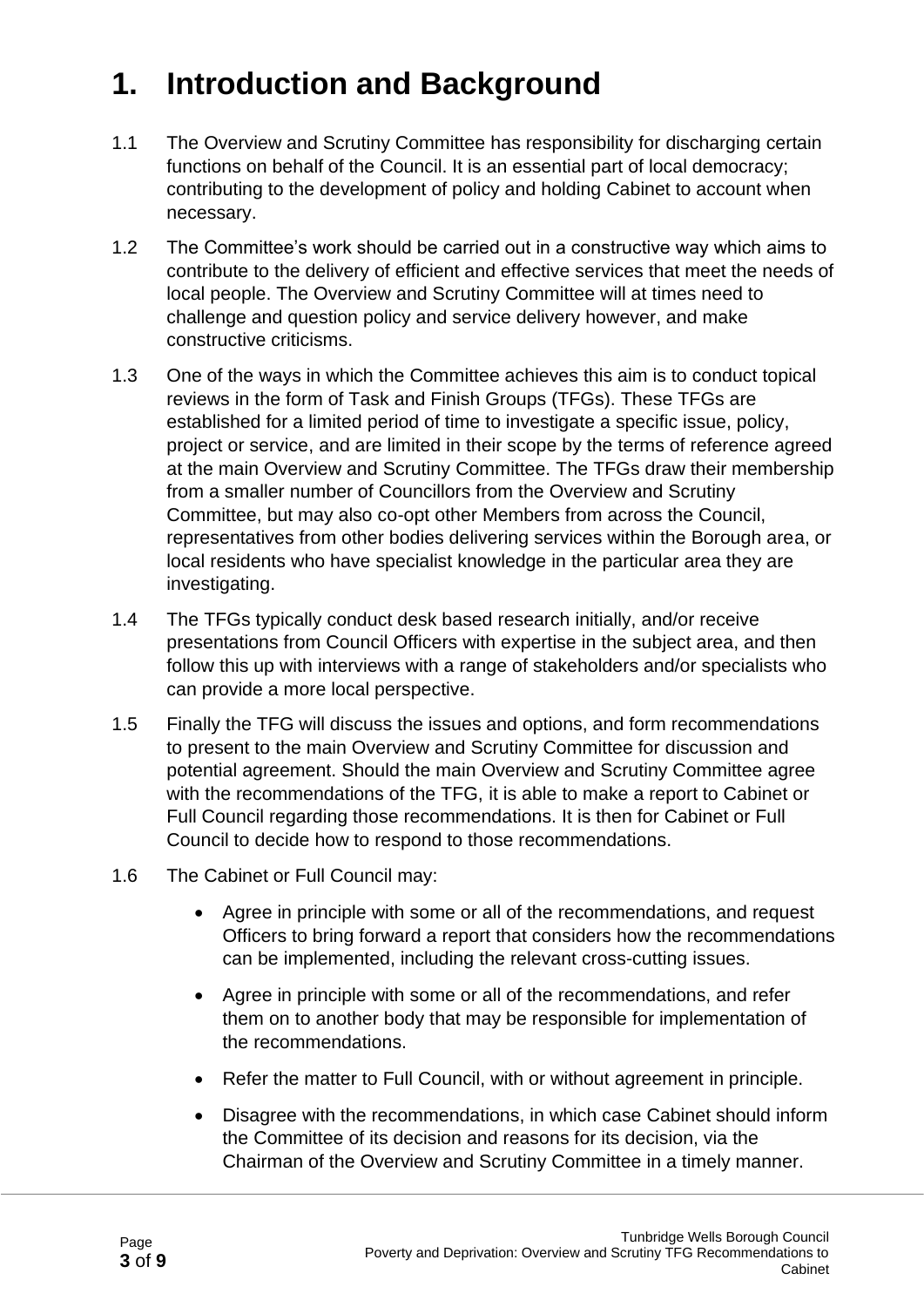### **2. Poverty and Deprivation Task and Finish Group**

- 2.1 At its meeting on 23 November 2020 the Overview and Scrutiny Committee agreed terms of reference for a TFG to look into the issue of poverty and deprivation in the ten most deprived Lower Layer Super Output Areas (LSOAs) in the Borough, located in the wards of Broadwater; Benenden & Cranbrook; Paddock Wood West; Rusthall; Sherwood; and Southborough & High Brooms.
- 2.2 Deprivation was defined by the TFG using the definitions in the English Indices of Multiple Deprivation (IMD) but limited to three main areas: Income; Education and Training; and Access to Housing and Services.
- 2.3 The TFG met eight times, and heard evidence from a range of witnesses, including the then Portfolio Holder for Communities and Wellbeing; the Head of Housing, and the Head of Revenues and Benefits; and the Corporate Director of Finance from Kent County Council.
- 2.4 The Overview and Scrutiny Committee The findings of the TFG, and its interim recommendations are available at appendix A. It should be noted that the TFG considers there is more to consider regarding this issue, and the Overview and Scrutiny Committee may decide to allow the TFG to continue to operate independently of any Cabinet decision.
- 2.5 The Portfolio Holder for Communities and Wellbeing has provided a response to the recommendations of the TFG which is at appendix B. Cabinet are asked to consider this response.

### **3. Options**

- 3.1 Cabinet can:
	- Agree in principle with some or all of the recommendations, and request Officers to bring forward a report that considers how the recommendations can be implemented, including the relevant cross-cutting issues.
	- Agree in principle with some or all of the recommendations, and refer them on to another body that may be responsible for implementation of the recommendations.
	- Refer the matter to Full Council, with or without agreement in principle.
	- Disagree with the recommendations, in which case Cabinet should inform the Committee of its decision and reasons for its decision, via the Chairman of the Overview and Scrutiny Committee in a timely manner.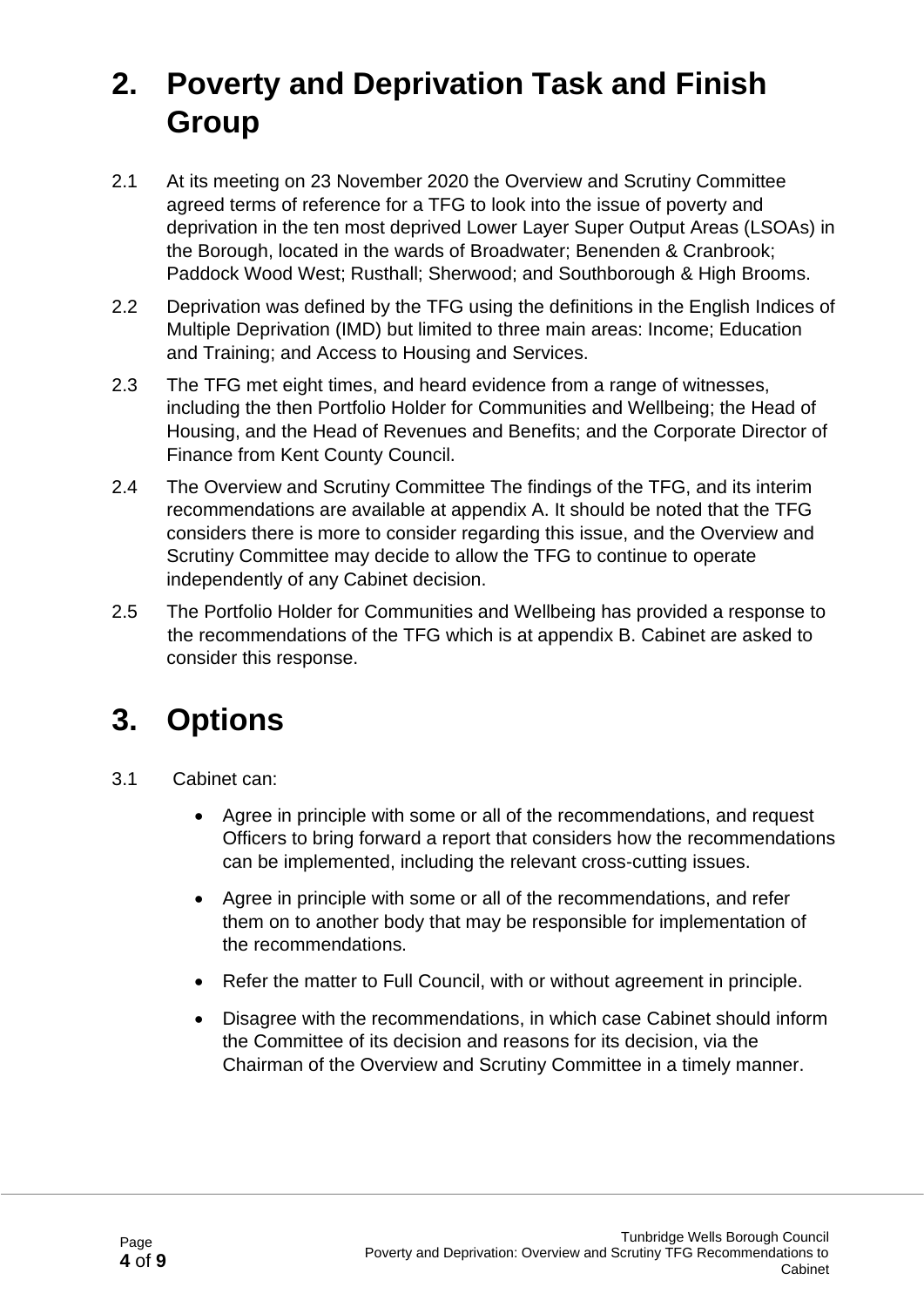## **4. Preferred Option and Reason**

4.1 It is for Cabinet to determine its preferred response.

#### **Recommendation from Cabinet Advisory Board**

4.2 The Communities and Economic Development Cabinet Advisory Board were consulted on 14 November 2021 and agreed the following:

> *That the proposed response to the Task and Finish Group's recommendations be supported subject to the issues identified in the debate being taken into account.*

- 4.3 During the debate on the item, the following points were raised:
	- Stephen McGinnes should be tasked with responsibility for co-ordinating education and training factors within his poverty remit.
	- The council should undertake community-based surveys on the needs of residents (in the prescribed areas) rather than it being the responsibility of ward members.
	- An all-member briefing explaining the county-wide tool and suite of measures available to indicate people in need used by Stephen McGinnes would be welcome.
	- Response 3 should be expanded to further explain the reasons why the Cabinet was not proposing to undertake community-based surveys (i.e. cost, lack of effectiveness, existing measures, partnership working and better ways of targeting individuals).

### **5. Implementation**

- 5.1 Any recommendations that have an impact on policy or resources will need to be considered as part of a separate report from the relevant officer, with cross cutting issues included.
- 5.2 The response of Cabinet will be reported at the next Overview and Scrutiny Committee on 17 January 2021.

### **6. Appendices and Background Documents**

Appendices:

- Appendix A: Report of the Poverty and Deprivation Task and Finish Group
- Appendix B: Proposed Response from the Portfolio Holder for Communities and **Wellbeing**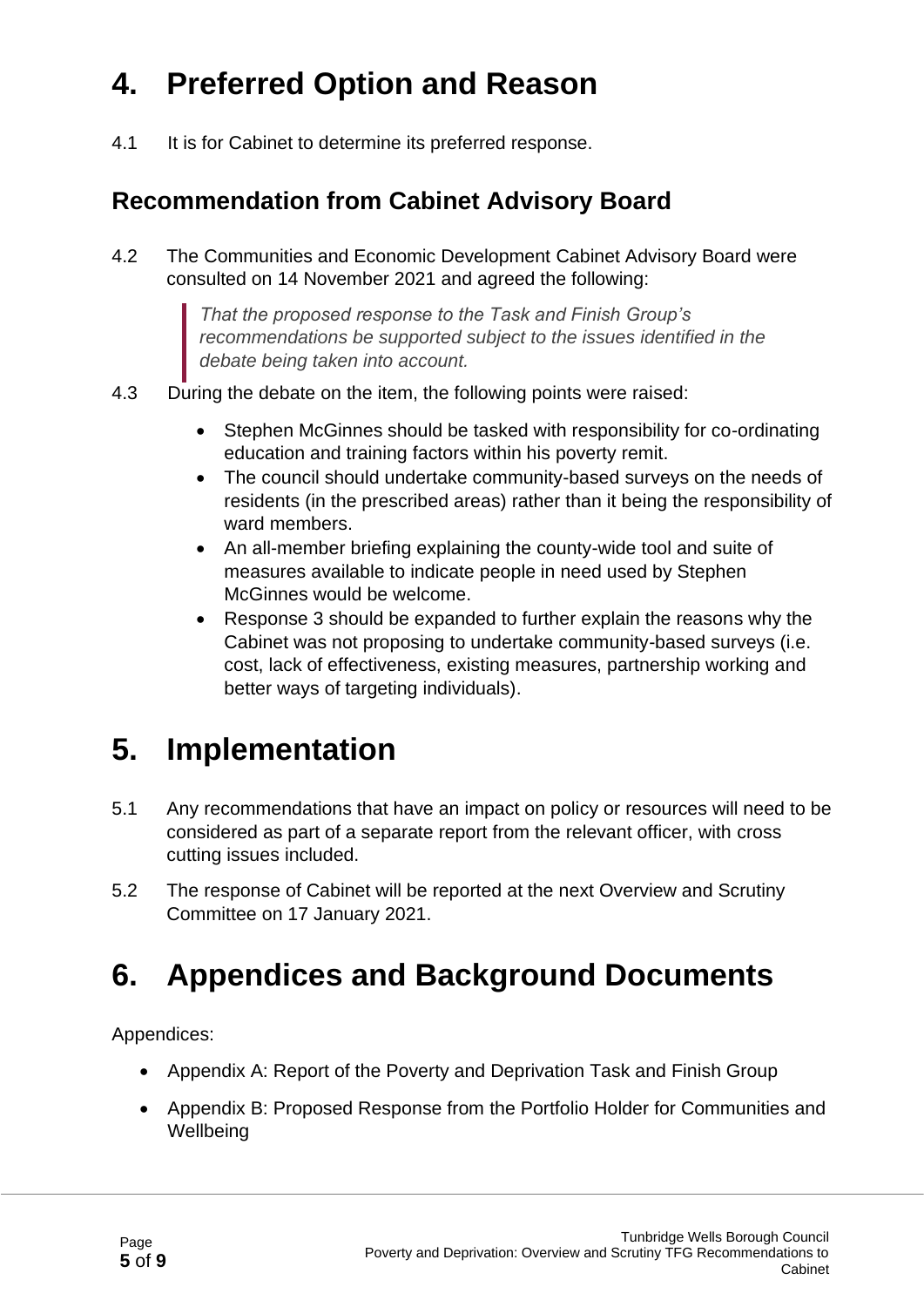

### **7. Cross Cutting Issues**

#### **A. Legal (including the Human Rights Act)**

The Overview and Scrutiny Committee has the power to establish a task and finish group on any matter that it feels is affecting residents of the borough, without Cabinet approval, but does not have decision making powers in terms of staffing or resources. As such any recommendations it makes will ultimately need to be referred to the relevant decision maker for potential approval.

There are no direct legal implications arising from this report, however further reports will be required to give effect to the option adopted by Cabinet and legal input will be provided at the appropriate time in respect of such reports.

Claudette Valmond, Interim Head of Legal Partnership, 1 November 2021

#### **B. Finance and Other Resources**

There are no financial or resource implications arising as a direct result of this report, however any decisions that Cabinet make may have an impact on finance or resources. As such a report from relevant officers considering these issues will need to be submitted before any decisions can be implemented.

Jane Fineman, Head of Finance, Parking and Procurement, 1 November 2021

#### **C. Staffing**

There are no staffing issues raised as a direct result of this report. Should Cabinet agree to identify an individual to lead on poverty and deprivation issues, this will need to be considered in terms of their job role and capacity to deliver.

Nicky Carter, Head of HR, Customers and Communities, 1 November 2021

#### **D. Risk Management**

There are no risk management issues to consider for this report.

Jane Clarke, Head of Policy and Governance, 29 October 2021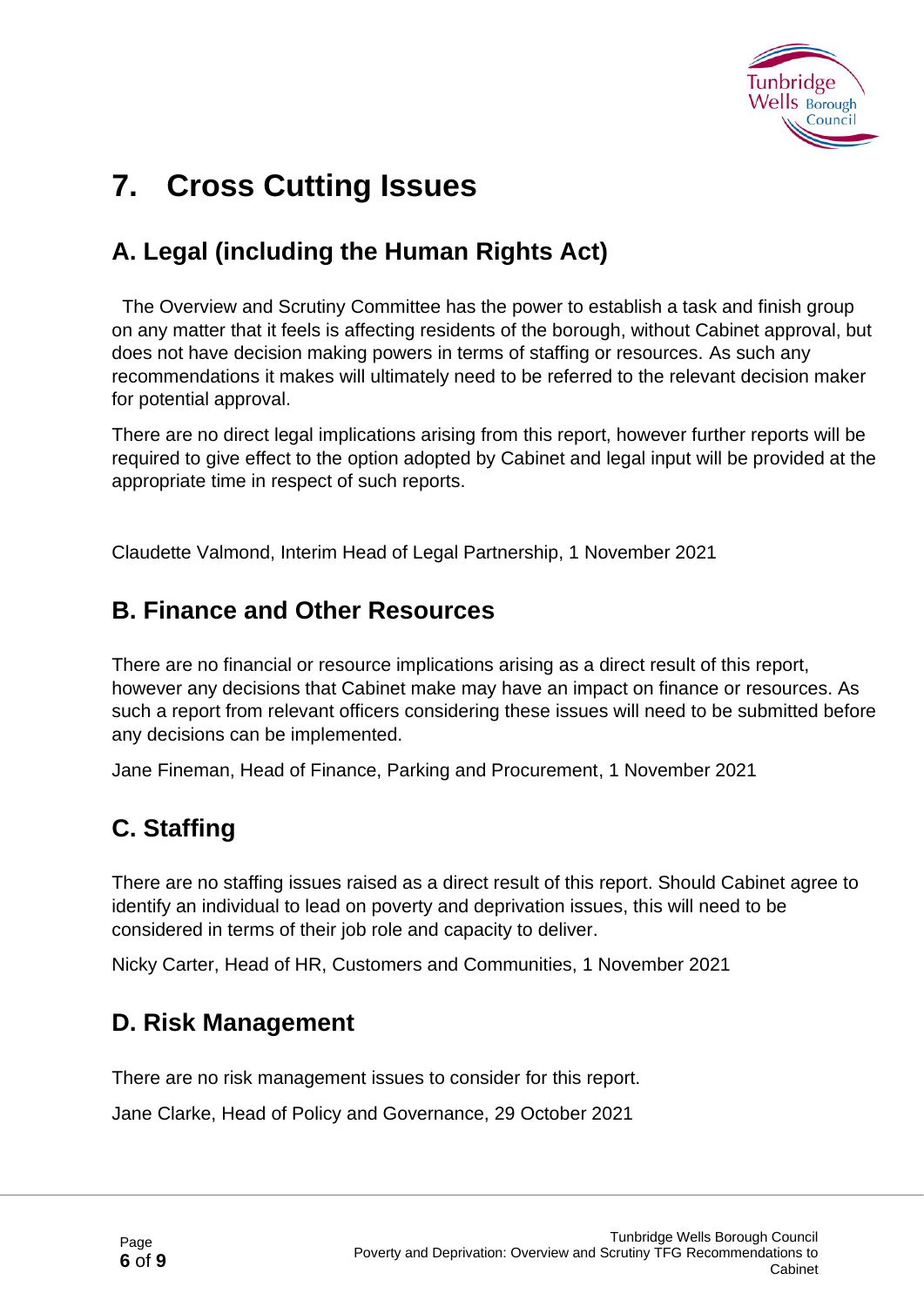#### **E. Environment and Sustainability**

There are no environment and sustainability issues to consider for this report.

Section 40, National Environment and Rural Communities Act 2006

*40(1) Every public authority must, in exercising its functions have regard so far as is consistent with the proper exercise of those functions, to the purpose of conserving biodiversity.*

Section 85, Countryside and Rights of Way Act 2000

*85(1) In exercising or performing any functions in relation to, or so as to affect, land in an area of outstanding natural beauty, a relevant authority shall have regard to the purpose of conserving and enhancing the natural beauty of the area of outstanding natural beauty.*

Jane Clarke, Head of Policy and Governance, 29 October 2021

#### **F. Community Safety**

There are no community safety issues to consider for this report.

Section 17, Crime and Disorder Act 1998

*17(1) Without prejudice to any other obligation imposed on it, it shall be the duty of each authority to which this section applies to exercise its various functions with due regard to the likely effect of the exercise of those functions on, and the need to do all that it reasonably can to prevent, crime and disorder in its area.*

Jane Clarke, Head of Policy and Governance, 29 October 2021

#### **G. Equalities**

There are no equalities issues to consider for this report.

Section 149, Equality Act 2010

*149(1) A public authority must, in the exercise of its functions, have due regard to the need to –*

*(a) eliminate discrimination, harassment, victimisation and any other conduct that is prohibited by or under this Act;*

*(b) advance equality of opportunity between persons who share a relevant protected characteristic and persons who do not share it;*

*(c) foster good relations between persons who share a relevant protected characteristic and persons who do not share it.*

Jane Clarke, Head of Policy and Governance, 29 October 2021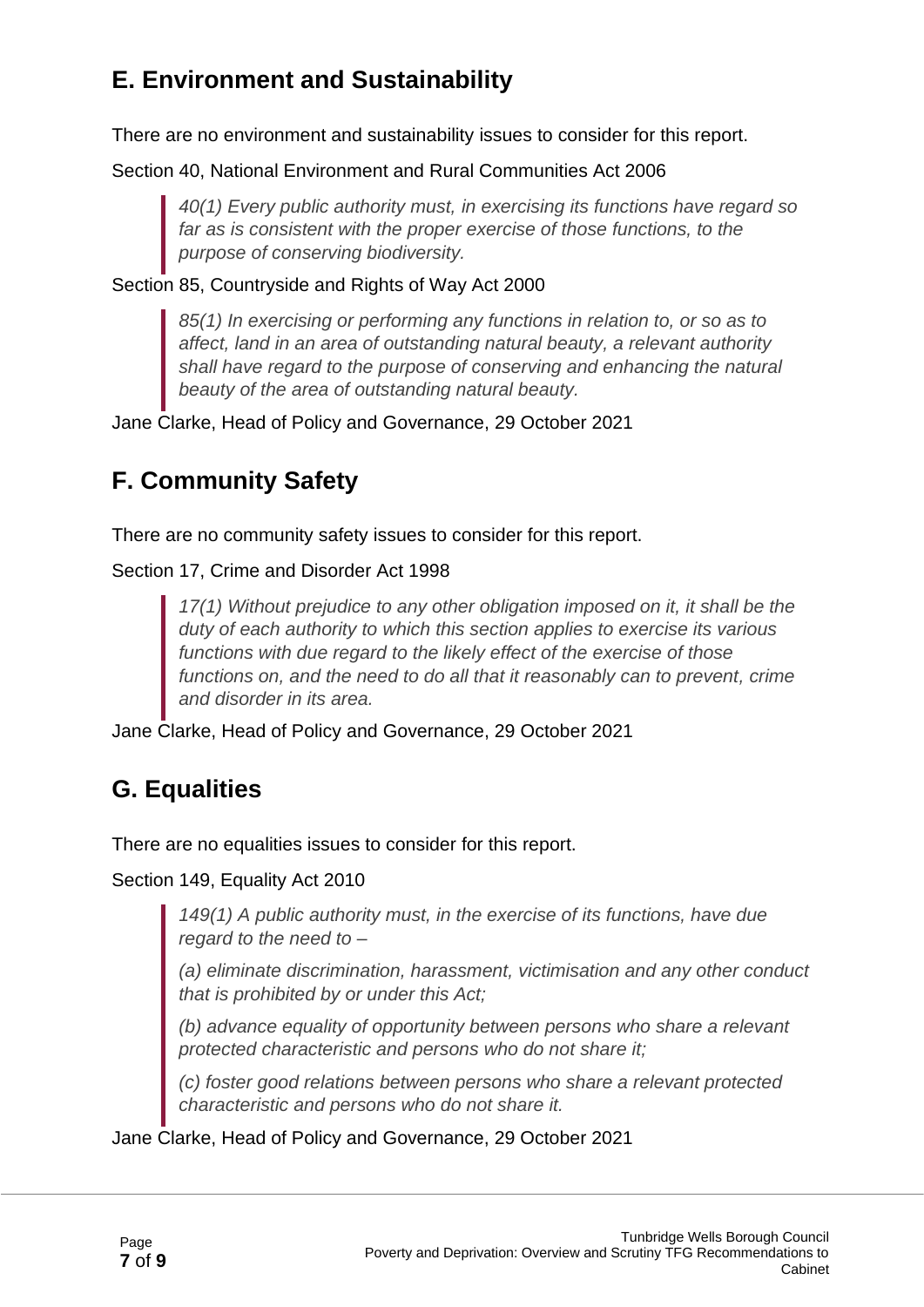#### **H. Data Protection**

There are no data protection issues to consider for this report.

Article 5, General Data Protection Regulation 2016

*1. Personal data shall be:*

*(a) processed lawfully, fairly and in a transparent manner in relation to the data subject;*

*(b) collected for specific, explicit and legitimate purposes and not further processed in a manner that is incompatible with those purposes;*

*(c) adequate, relevant and limited to what is necessary in relation to the purposes for which they are processed;*

*(d) accurate and, where necessary, kept up to date;*

*(e) kept in a form which permits identification of data subjects for no longer than is necessary for the purposes for which the personal data are processed;*

*(f) processed in a manner that ensures appropriate security of the personal data, including protection against unauthorised or unlawful processing and against accidental loss, destruction or damage, using appropriate technical or organisational measures.*

Jane Clarke, Head of Policy and Governance, 29 October 2021

#### **I. Health and Safety**

There are no health and safety issues to consider for this report.

Jane Clarke, Head of Policy and Governance, 29 October 2021

#### **J. Health and Wellbeing**

The proposal will potentially have a positive impact on those living in deprivation as defined by the English Indices of Multiple Deprivation, by creating a greater amount of understanding of the issues affecting the lives of people in the borough who are living in poverty or with deprivation.

*1. Areas of deprivation: Will the proposal have an impact (positive of negative) on those living in areas of deprivation within the borough (40% most deprived in the country). These are Sherwood, Southborough and High Brooms, Broadwater and Rusthall.*